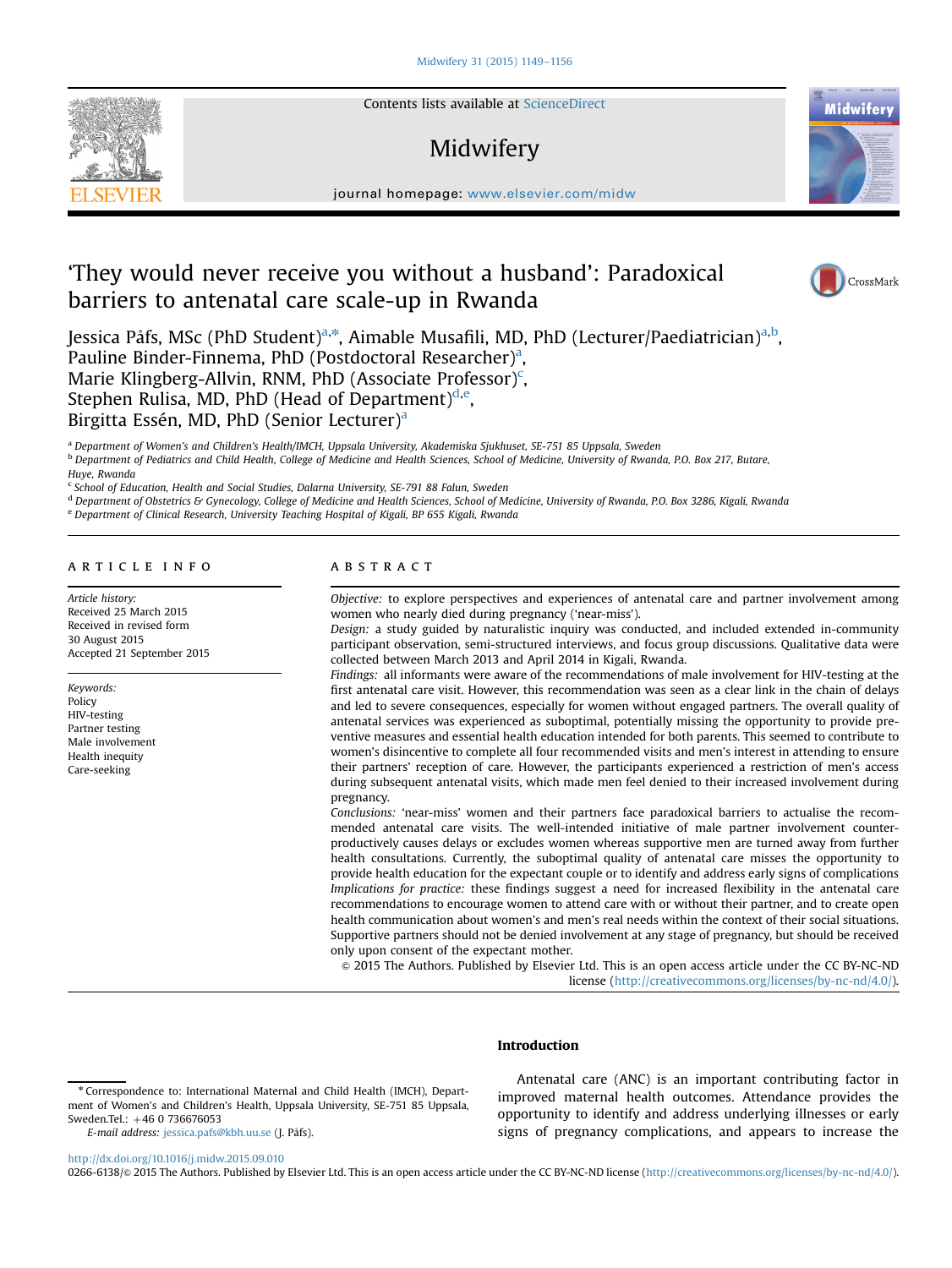usage of emergency obstetric care and motivates women to deliver at a health facility [\(Raatikainen et al., 2007;](#page-7-0) [Rööst et al., 2010;](#page-7-0) [Adjiwanou and Legrand, 2013;](#page-6-0) [Tunçalp et al., 2014\)](#page-7-0). Yet, both the utilisation and provision of ANC in low-income countries remains inadequate. This may be explained by the difference between the ANC guidelines and actual provision of care; the availability and previous experience with ANC; the woman's and her potential partner's socioeconomic status, educational level, and marital status; as well as sociocultural factors [\(Simkhada et al., 2008;](#page-7-0) [Adjiwanou and Legrand, 2013](#page-6-0); [Finlayson and Downe, 2013](#page-6-0)). In the sub-Saharan setting, the sociocultural factors have been referred to as, for example; the cultural perception of pregnancy as a healthy state, traditional beliefs of practices during pregnancy, the reluctance to disclose the pregnancy too early, the need for a woman to get permission from her partner or close relative to visit ANC, and the stigma of being pregnant outside of partnership [\(Atuyambe et](#page-6-0) [al., 2009;](#page-6-0) [Mrisho et al., 2009;](#page-6-0) [Magoma et al., 2010](#page-6-0); [Fagbamigbe](#page-6-0) [and Idemudia, 2015](#page-6-0)).

Rwanda has accomplished numerous improvements to health services, and has managed to reduce the maternal mortality ratio from 1071 per 100,000 live births in 2000 to 487 in 2010 and 210 in 2015 [\(National Institute of Statistics of Rwanda et al., 2000;](#page-7-0) [National Institute of Statistics of Rwanda et al., 2012;](#page-7-0) [National](#page-7-0) [Institute of Statistics of Rwanda, 2015\)](#page-7-0). Facility-based deliveries have increased from 27% in 2005, to 69% in 2010 and 91% in 2015 ([National Institute of Statistics of Rwanda et al., 2006](#page-7-0); [National](#page-7-0) [Institute of Statistics of Rwanda et al., 2012;](#page-7-0) National Institute of Statistics of Rwanda, 2015). This reduction can partly been explained by the community-based insurance scheme, 'Mutuelles de Santé', introduced in 1999 and currently covering 76% of the population [\(Logie et al., 2008](#page-6-0); [Pierce et al., 2014;](#page-7-0) [Rwanda Ministry](#page-7-0) [of Health, 2015\)](#page-7-0).

In 2003, Rwanda adopted the World Health Organization's (WHO) model of four ANC visits, initiated in early pregnancy ([Rwandan Ministry of Health, 2003](#page-7-0)). ANC is provided both at public health centres and private clinics by a skilled provider, most commonly a nurse. The visits should include tetanus toxoid vaccination and precautionary management of anaemia and preeclampsia, provision of health information related to danger signs during pregnancy and prevention of mother to child transmission (PMTCT) of HIV ([National Institute of Statistics of Rwanda et al.,](#page-7-0) [2012](#page-7-0)). In relation to the model, Rwanda supports male partner involvement at the first ANC visit specifically for HIV testing and PMTCT. The HIV prevalence is 2.2% among women and 3% among men [\(National Institute of Statistics of Rwanda et al., 2012\)](#page-7-0). The campaign, referred to as 'Going for the Gold', was launched to encourage male participation, and attempts to prioritise women who come for ANC with their partners [\(World Health Organiza](#page-7-0)[tion, 2012\)](#page-7-0). Presently, Rwanda records a distinctly high number of attending partners at 87% at first visit ([Jennings et al., 2014](#page-6-0)).

In Rwanda, 99% of pregnant women attend ANC at least once and 44% complete all four visits, but an estimated two-thirds fail to initiate their attendance in a timely manner [\(Manzi et al., 2014;](#page-6-0) [National Institute of Statistics of Rwanda, 2015](#page-7-0)). Reasons for women's delayed attendance have been attributed to geographical distance, having many children, or facing an unintended pregnancy, which nearly 47% of all pregnancies are estimated to be ([Basinga et al., 2012](#page-6-0); [Manzi et al., 2014](#page-6-0)). Comparably, being covered by the community-based insurance scheme or other insurance, seeking care at a private facility or being married seem to be protective factors against delays ([Manzi et al., 2014](#page-6-0)). However, how men's involvement affects women's participation in ANC has yet to be explored ([Manzi et al., 2014](#page-6-0)). Although Rwanda has seemingly high gender equity on legal and policy levels, intimate relationships are still subjected to gender power imbalances. Women are generally responsible for household and caretaking duties, whereas men predominantly work outside the home [\(Slegh](#page-7-0) [and Kimonyo, 2010](#page-7-0); [Umubyeyi et al., 2014\)](#page-7-0).

This paper is part of a larger project focusing on care-seeking behaviour and experiences of care among women with a nearmiss event during pregnancy. A 'near-miss' is defined as an incidence when a woman 'nearly died but survived a complication that occurred during pregnancy, childbirth or within 42 days of termination of pregnancy' and can be used as a tool to evaluate the quality of obstetric care ([Say et al., 2009](#page-7-0)). The aim is to explore the experiences of antenatal care among women who nearly died during pregnancy and their partners, as well as their perspectives on partner involvement.

# Methods

## Study setting

The study was conducted in Kigali, the capital of Rwanda having 1.2 million inhabitants. The literacy rate is 77% among women, and 80% among men, and yet educational attainment for all remains low, with less than 12% completing primary level and less than 6% secondary level of education ([National Institute of](#page-7-0) [Statistics of Rwanda et al., 2012\)](#page-7-0). The majority of the Rwandan population works in agricultural occupations [\(National Institute of](#page-7-0) [Statistics of Rwanda \(NISR\) & Ministry of Finance and Economic](#page-7-0) [Planning \(MINECOFIN\), 2012](#page-7-0)).

The health care system has a pyramidal structure, with the community health centres at the bottom, which are the entry level for women in labour, followed by district hospitals and referral hospitals at the top [\(Nathan et al., 2015](#page-7-0)). Health centre employees are mostly nurses and/or midwives, while district hospitals also employ medical doctors, both general practitioners and specialists. All midwives and most nurses have completed diploma-level training at public or private health education institutes. However, some nurses employed at health centres have only completed secondary school [\(National Institute of Statistics of Rwanda et al.,](#page-7-0) [2012](#page-7-0)).

## Study design

This study is guided by the paradigm of naturalistic inquiry, in which emergent design is a useful tool. Naturalistic inquiry thereby allows for a constant redefinition of interview questions to gain a deeper grasp of the complex phenomena and emphasises the importance of prolonged engagement in the field to engage informants in their 'natural' environment and maintain the study context [\(Lincoln and Guba, 1985](#page-6-0)). All data were collected in Kinyarwanda by the first author with assistance from a local research assistant, who functioned as interpreter. The interviews were conducted using a dialogical approach and resembled a conversation. Participant observation was also conducted during fieldwork by the first author, together with the research assistant, at both the hospital and during interviews, to capture the local and individual context and to observe the non-verbal communications ([Bernard, 2006](#page-6-0)). Trustworthiness of our interpretations was sought by continuous member-checking during data collection and informal interviews, and data were collected until topical saturation was met ([Lincoln and Guba, 1985\)](#page-6-0). Ethics approval was obtained from the Rwanda National Health Research Committee, Kigali (NHRC/2012/PROT/0045) and the Institutional Review Board of Kigali University Teaching Hospital.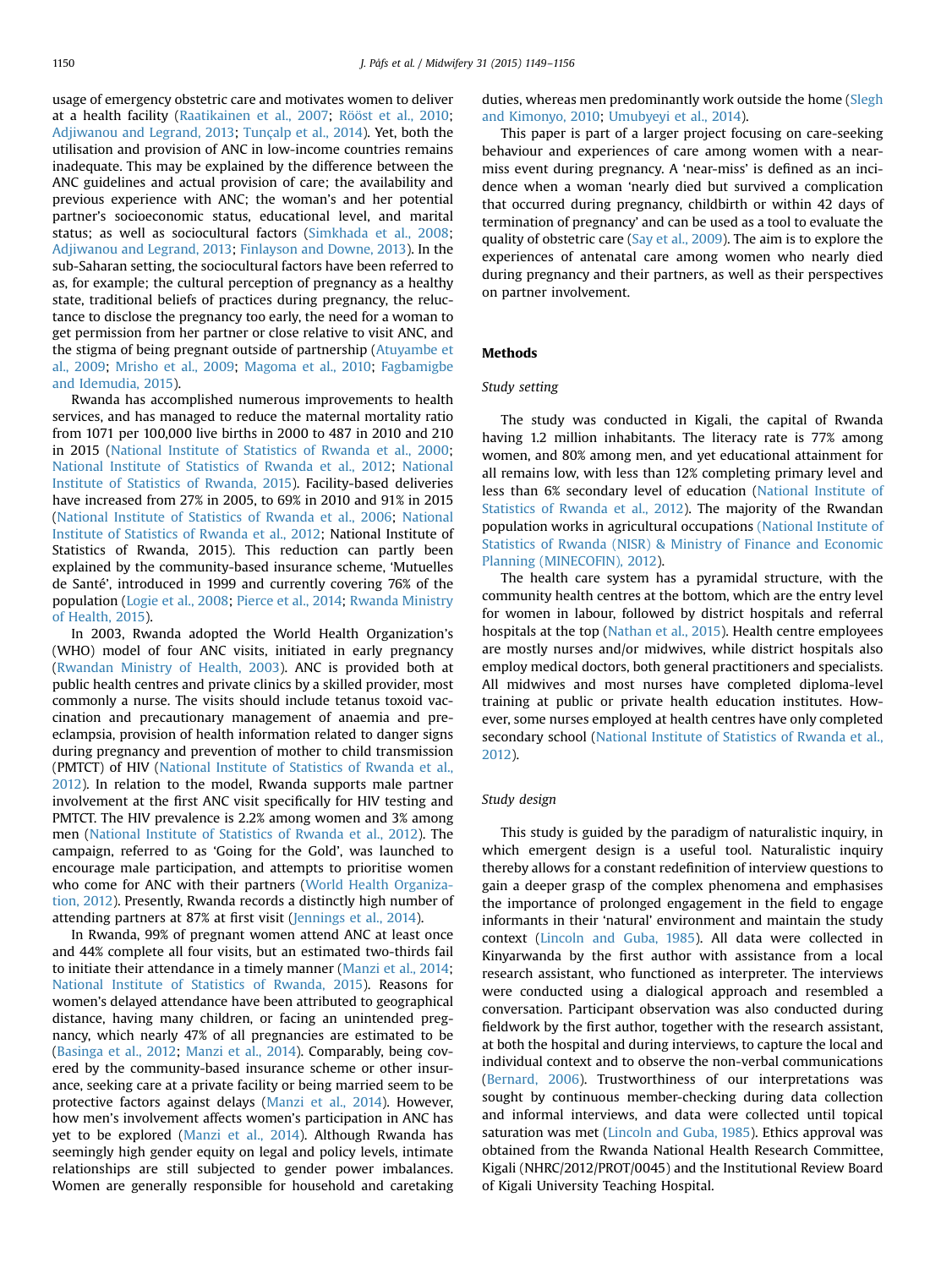# Recruitment and data collection

Participants were recruited by purposive and snowball sampling [\(Bernard, 2006](#page-6-0)) at three public hospitals between March 2013 and April 2014. We used the inclusion criteria for 'near-miss' according to the World Health Organization definition, modified to match this low-resource setting [\(Say et al., 2009](#page-7-0); [Nelissen et al., 2013](#page-7-0); [Roost et](#page-7-0) [al., 2009\)](#page-7-0). These were: shock; emergency hysterectomy; uterine rupture; sepsis or signs of severe infection (temperature  $>40$ ); hypertensive diseases, such as eclampsia and severe preeclampsia; management-based criteria of blood transfusion (adapted to  $>$  3 units of blood); and severe anaemia  $($  < 6 HB).

Local health care workers at the hospitals identified women fulfilling the inclusion criteria for 'near-miss', and informed the first author and/or research assistant. When the women were physically fit, the first author and research assistant approached the woman before discharge and asked if she wanted to participate. All participants were informed about the study, that participation was voluntary and that they could withdraw at any time. The interviews were conducted in the woman's hospital room or in a private room. Similarly, the first author and research assistant approached the partner when he was visiting, but always after consent to do so was obtained from the woman. The partner was informed about the study, and interviewed separately in a private room. All participating women, except one, and all men agreed to be tape-recorded. Two 'near-miss' women and one man declined participation with no reasons given.

In total, 47 women with a near-miss event, 13 partners to those women, and 34 female and 26 male community members were included in the study. First-round in-depth interviews (IDIs) were completed with 47 women and eight partners. Later, 14 secondround IDIs were conducted up to nine months after the near-miss event at the women's respective homes or at a public place where it was possible to achieve privacy. The second-round IDIs were completed with the participants who agreed to be revisited, were available and did not live too far away from Kigali. Seven of these women were interviewed together with their partner. Each first-round interview took approximately 20–60 minutes, and each secondround interview 60–120 minutes. Eight focus group discussions (FGD) were conducted, with five held at a conference centre in November 2013, and three independent FGDs at a participant's home in April 2014. All FGDs comprised three to nine participants both including near-miss participants and community members. These were recruited using snowball sampling by asking the women or men with a 'near-miss' experience to bring one or two friends with pregnancy-related experience. Two of the FGDs were conducted with women, three with men, and three were mixed. Each took approximately 90–180 minutes. The interviews followed a semi-structured guide, including topics covering: experiences with antenatal care; attitudes about and understanding of the current ANC guidelines; and perceived disincentives to meet ANC recommendations. Data were transcribed and translated into English with the help of three individual translators. Each transcript was then validated by another translator for consistency to ensure trustworthiness ([Squires, 2008\)](#page-7-0).

### Analysis

Emergent data analysis commenced by performing multiple readings of the transcriptions and field notes made by the first author during fieldwork [\(Lincoln and Guba, 1985](#page-6-0)). When all of the transcriptions were available, two of the co-authors read and reread the transcriptions and independently identified preliminary intuitions, which were then discussed together. From there, the authors applied framework analysis to the dataset, which is a tool designed to respond to 'top-down' policy which allows for the presentation of the 'bottom-up' voice [\(Ritchie and Spencer, 2002;](#page-7-0) [Srivastava and Thomson, 2009\)](#page-7-0). This procedure was conducted as follows: all data were organised, incorporating field notes, and deductively coded in ATLAS.ti (Scientific Software, 2013) using relevant concepts drawn from the current Rwandan ANC guidelines. We used such codes as, for example, 'attitude to partner involvement'. The resulting coded sections were then mapped and interpreted by constant comparison between each other and the relevant ANC guideline. All co-authors came together to identify and agree upon the conflicting perspectives found between the guidelines and participants, which we interpreted as paradoxes. Disagreements about which paradoxes to emphasise as findings were resolved by referring back to the depth and consistency of the participants' responses until agreement was reached. Three main paradoxical themes then became evident.

# Findings

The women who experienced a near-miss event were between 16 and 38 years old. The other women from the community had an age span of 21–52 years. The male partners to near-miss women were between 23 and 35 years old, and the other were 21 and 62 years. Almost all of the participants had completed primary level education, and some had completed secondary or higher. Not all women were covered by the community-based health insurance. Several were uninsured and a few were covered by another type of insurance scheme. The most common professions were daily wageearners or smallholding farmers. Several among both women and men were unemployed and expressed having limited affordability of care due to their being uninsured. The women were either in a relationship, which included marriage or registered partnerships, or single. The single category included those women who had recently separated, including separation that occurred either during, or as a result of, the pregnancy. Physical or sexual abuse was mentioned as taking place within a few of the intimate relationships. One woman specified that her miscarriage was a result of physical abuse.

Despite the country's well-intended ANC guidelines, our participants presented experiences that suggest a potentially serious mismatch to widespread ANC utilisation in this setting. The influences of such paradoxical barriers are described in [Table 1](#page-3-0) and are further elaborated below. The first theme, 'No husband – no reception', responds to the perceived and experienced obligation of male attendance at first visit, whereas the second theme, 'Husband attends – restricted participation', elaborates the limitation of extensive male involvement. The third theme, 'Disincentives for continued attendance', develops additional barriers found to demotivate women from meeting the current ANC policy, which promotes four recommended visits.

#### No husband – no reception

Both women and men were well aware of the recommendations to attend ANC four times and to have the partner attend on the first visit, initiated early in pregnancy. As one woman put it, 'if you respect the plan, you start prenatal visits when you are 3 months pregnant' (FGD3: 31-year-old woman, near-miss). However, both women and men also interpreted the recommendation of being accompanied by a male partner as an obligation. Among women with a less than supportive partner, or no partner, the described alternatives were to either go to the Chief in the neighborhood  $($ 'umudugudu' $)^1$  to obtain an official document containing information about the partner's

<sup>1</sup> When referring to what in Kinyarwanda is called umudugudu we chose the term "neighborhood", grouping 50–150 households into the smallest administrative unit, headed by a chief. In rural areas it is usually referred to as 'village'.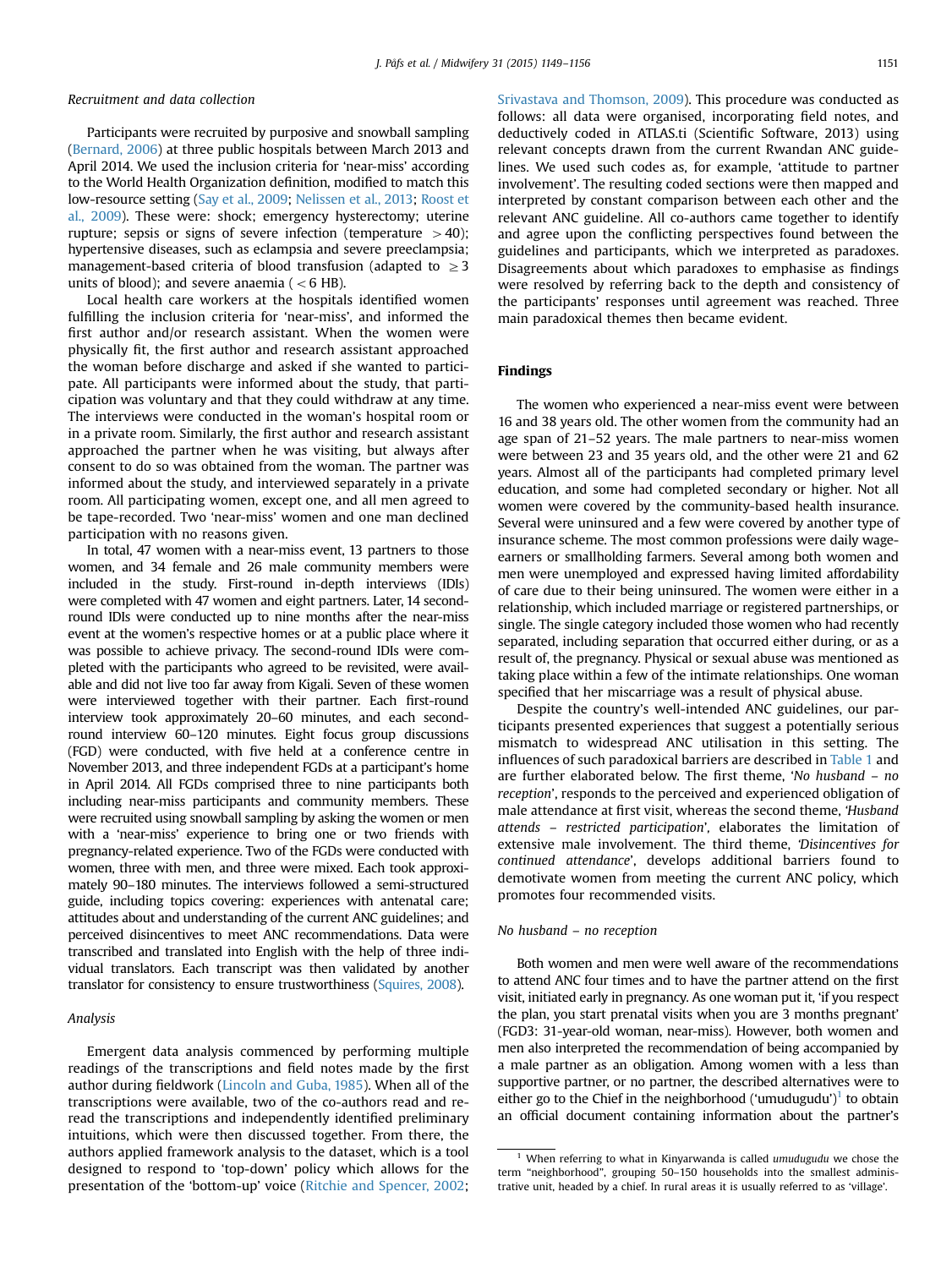# <span id="page-3-0"></span>Table 1

| The paradoxical actions and potential consequences of current antenatal care guidelines. |  |  |  |  |  |
|------------------------------------------------------------------------------------------|--|--|--|--|--|
|                                                                                          |  |  |  |  |  |
|                                                                                          |  |  |  |  |  |

| Antenatal care guidelines                                                        | Participants perceptions and experiences                                                                                                                                                                        | <b>Paradoxical actions</b>                                                                                                                                                                                                                                                                                                       | <b>Potential consequences</b>                                                                                                                                                                                                                                                                                                                                                                                                                                                                                                                               |  |
|----------------------------------------------------------------------------------|-----------------------------------------------------------------------------------------------------------------------------------------------------------------------------------------------------------------|----------------------------------------------------------------------------------------------------------------------------------------------------------------------------------------------------------------------------------------------------------------------------------------------------------------------------------|-------------------------------------------------------------------------------------------------------------------------------------------------------------------------------------------------------------------------------------------------------------------------------------------------------------------------------------------------------------------------------------------------------------------------------------------------------------------------------------------------------------------------------------------------------------|--|
| Early initiation, preferably<br>within first trimester                           | Women aware of need for timely ANC<br>initiation, but perceive negative reception $\bullet$<br>by care staff if too early or too late<br>Women avoid public disclosure of preg-<br>nancy before known viability | Women avoid seeking care too early<br>$\bullet$<br>If unsure when pregnancy was conceived,<br>women wait till the pregnancy can be seen<br>or fetal movement can be felt                                                                                                                                                         | Women delay and/or are demoti-<br>vated to meet the recommended<br>visits<br>Limited risk awareness and<br>preparedness for timely action<br>in case of complications<br>Increased perceptions of trust in<br>traditional medicine and solutions<br>Single pregnant women<br>discriminated against by care<br>staff and excluded from maternal<br>health system<br>Increased dependency on male<br>approval for care-seeking<br>Increased risk of delayed<br>care-seeking<br>Decreased partner support<br>Increased risk of maternal<br>morbidity/mortality |  |
| Free antenatal care (ANC)                                                        | Perceived prerequisite of insurance cov-<br>erage<br>Costly examination tests, but price<br>reduced if covered by insurance                                                                                     | Delayed or non-existent initiation of ANC<br>because of the perceived prerequisite of<br>health insurance                                                                                                                                                                                                                        |                                                                                                                                                                                                                                                                                                                                                                                                                                                                                                                                                             |  |
| Consultations to include pre-<br>cautionary management and<br>health information | Health care staff not engaged<br>Consultations short and basic<br>Limited provision of health education                                                                                                         | • Women's failure to report suspected symp-<br>toms and concerns to health staff<br>Detection of preventable complications<br>$\bullet$<br>missed<br>Delayed care-seeking if struck by a sudden<br>$\bullet$<br>complication                                                                                                     |                                                                                                                                                                                                                                                                                                                                                                                                                                                                                                                                                             |  |
| Support partner involvement<br>for PMTCT                                         | Women attending alone are not consulted •<br>or are put last in line                                                                                                                                            | Delay attending ANC because of restricted<br>availability of partner<br>If no active partner or single:<br>• Ask or hire random man to attend as pre-<br>tend male partner during first visit<br>• Obtain a document from chief of the<br>neighborhood confirming lack of known<br>husband<br>Choose against ANC attendance<br>٠ |                                                                                                                                                                                                                                                                                                                                                                                                                                                                                                                                                             |  |
|                                                                                  | Men included primarily for initial HIV<br>testing, inconsistency in provision of<br>health education and not welcomed in<br>the health consultations                                                            | • Partner's refusal to disclose HIV status, time<br>constraints, or feel unwelcomed at clinics<br>Men perceived missed opportunity to<br>$\bullet$<br>receive pregnancy information<br>• Partner distrusts available pregnancy care                                                                                              |                                                                                                                                                                                                                                                                                                                                                                                                                                                                                                                                                             |  |

inability to attend, or to ask another man to pretend to be the husband and join the woman for the check-up.

Obtaining the official document was described as a potential delay-causing problem, or as being unlikely to happen altogether, exemplified by the following quote: 'Take for example a young woman who gets pregnant accidently. Should she have to spend her time running after local authorities for a document that they are probably not going to give her, instead of going to work for money for her sustainability?' (FGD3: 30-year-old man). Women were reputed to solve this problem by asking someone to pretend to be their partner, or by hiring a random man, as one female participant explained: '[The health care providers] would never receive you without a husband … The women who do not go with their husbands have to come with some other male person – it can be your brother, your neighbor or friend – but you have to make it look like the person is your husband' (FGD1: 35-year-old woman). Apparently, no identification of the partner was ever required at the ANC visit, making this a fairly viable solution. Nevertheless, it was perceived as altogether less than optimal:

When I was [at the health center], a woman came for her medical check-up and she waited for her baby's father for hours and he didn't show up. People told her to just go outside and pay one of the guys who were idling on the street and ask him to come with her as the baby's father. She went and paid the guy, and he came with her and they got the check-up over with. (FGD8: 34-year-old man)

This problem of access was interpreted as negative by both women and men, and described as discrimination against a pregnant single woman. For example, 'The day when I went for antenatal care, a lot of other women went back home without being checked up. They were chased away because they had come alone, without their husbands' (FGD4: 30-year-old woman, nearmiss). The ANC recommendation appeared paradoxical with what participants recognised as provoking serious negative implications on the outcome of the pregnancy: 'This rule is nowadays a great barrier, and many women are victims of this. If your man fled you cannot run after him to go to the hospital together…. This leads to many consequences, sometimes the woman delivers at home, she might even die or the baby dies' (FGD3: 30-year-old woman).

Those men who were supportive but not available expressed worries about whether their own unavailability would make their partner delay attending the first ANC visit. Limited availability was related to income obligations, such as working at a distant location or simply not being able to receive time off from work. For example:

I think the requirement of a man [attending] should be stopped. A woman might need to go for consultation when the one who impregnated her is not around. If you take my life as an example, if I am working in the countryside and it is the job I make a living out of, either I could not come or [my employer] would not give permission to leave the job. During that time my wife cannot go for prenatal consultation, and so she becomes late to her appointments.' (FGD3: 51-year-old man)

None of the single 'near-miss' women, whose pregnancy was described as unintended, had attended any ANC check-ups. This was in sharp contrast to those 'near-miss' women with supportive husbands, who had not only attended ANC, but who also did not perceive the requirement to be accompanied by a partner at first visit as problematic.

## Husband attends – restricted participation

The primary reason for bringing the partner to the first ANC visit was understood to be for HIV testing. According to the men,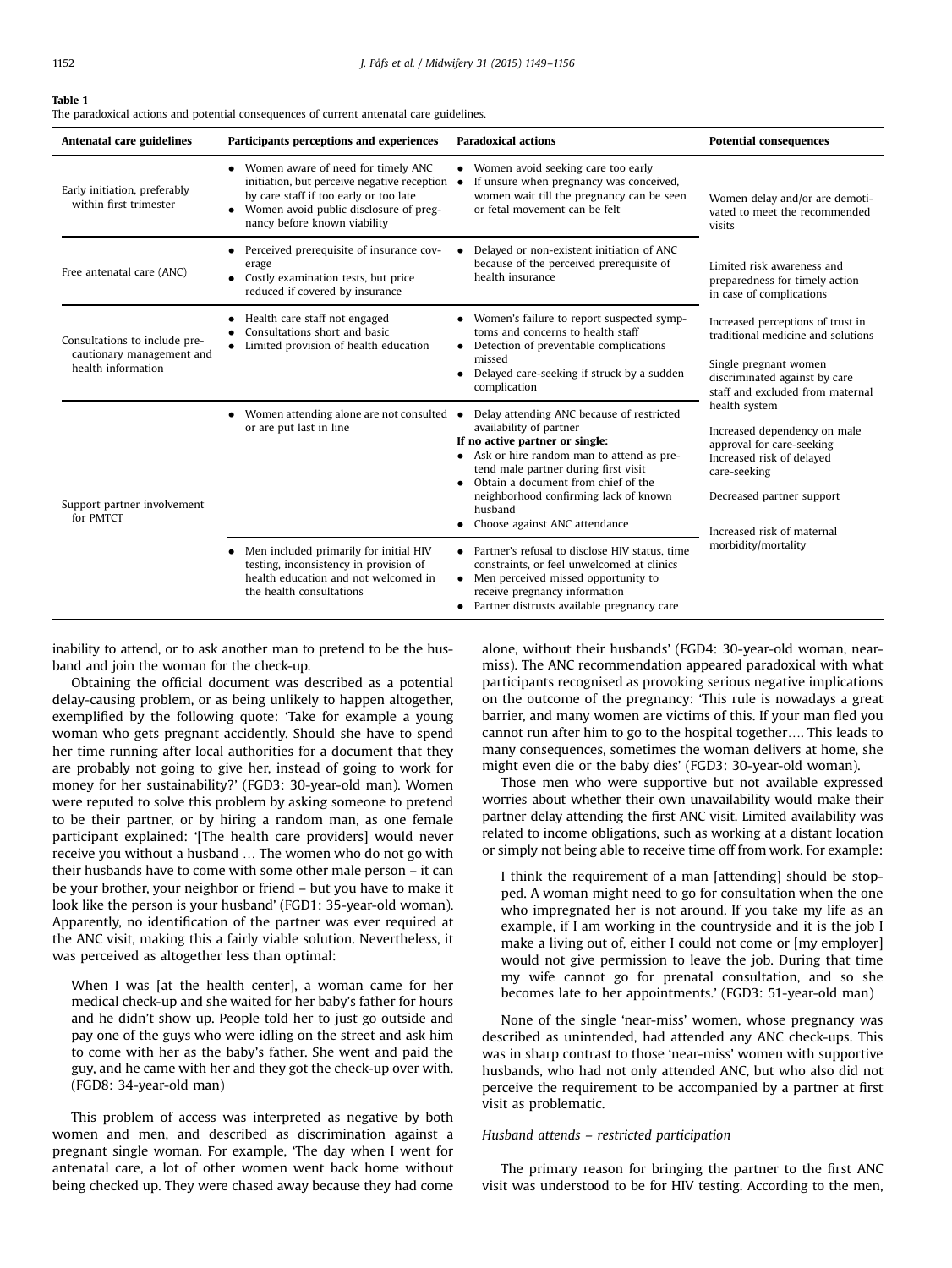the actual HIV testing was not seen as a deterrent or concern. Joining the woman at the ANC check-up was also explained as a responsibility one takes as a partner, and being tested for HIV was perceived as being important in ensuring the health of the infant. One participant offered: 'I think that getting your woman pregnant and refusing to go with her to her doctor's appointments is a form of abuse because she is going to think that you do not care' (FGD8: 28-year-old man).

In contrast, several of the women believed or had experienced that the actual HIV testing was the main reason why some partners refused to join them, with the consequence that detection of HIV infection was delayed. One woman shared an anecdote about a friend who had attempted several times to go for ANC without her husband because he had refused to join her on suspicion that he was HIV positive: 'After the third try [and] being refused care [at the health center], she had to find the local authorities, and she received an approval document. When she finally went to the ANC check-up she found out she was HIV positive' (FGD3: 33-year-old woman).

Most participants saw the HIV testing as a positive aspect of the ANC recommendations. However, both women and men described men's involvement as being restricted as, once the testing was completed, the men were not allowed to participate in the actual health consultation. This appeared to provoke low trust in the value of the ANC check-up altogether among the men, and, in a paradoxical way, appeared to keep them from becoming more involved and increasingly supportive. Participants felt further antagonised against embracing the ANC visit as a vehicle for increasing knowledge about the pregnancy or, for the men especially, about gaining more insight into the health of their pregnant partner. The men questioned why they were only included in the HIV testing at the ANC visit and not welcomed at the health consultation. Therefore, some perceived that the consultations were an entire waste of time. This negative attitude was confirmed by some women, who elaborated that their own partners felt uncomfortable and unwelcomed at the health centre. Several men openly expressed a wish to be more involved, and assumed a position of having limited trust in the ANC care provided. As one man said:

There is something I do not like about those check-ups. During the first check-up, they will test for HIV together, but when it is time to examine the pregnancy, they will examine the woman on the side but lock the husband out. I feel like this is not fair, because we should know what they are doing to our wives. You do not know if they hurt her, or whatever they did to her during that check-up… If the husbands were allowed to be there, they would be watching everything that happens in there, and they would know whom to blame in case there was a mistake. (FGD8: 26-year-old man, partner to near-miss)

Among the men expressing a wish to join the health consultations, they wanted to receive more information and to have a better awareness about their partner's pregnancy. They also wished to know how to become more supportive to their pregnant wife. For example: 'When you go you can actually know what is happening to her, especially since the files they bring home are usually written in languages we do not understand' (FGD7: 33-year-old man, partner to near-miss).

The attitude toward wanting men to join in on the health consultation also appeared to be grounded in men's lack of trust in the story explained by their partner. Some women raised this issue, claiming they would be better 'protected' if their partner could receive advice and information first-hand, as one explained:

When you go for consultations, they might find a problem and tell you to avoid hard work, but most of the time our husbands do not believe it. It may be that the husband thinks you are lying to avoid work, and he might start treating you bad. If we could go together, and the nurse could explain to him, then he would accept it easily. (IDI: 30-year-old woman, near-miss)

### Disincentives for continued attendance

Only two of the 'near-miss' women had attended four times, and several described disincentives for not having returned, most of them because of delayed initiation of their first visit. Attending ANC appeared to enable access to facility-based childbirth. The women explained how they received a card, referred to by the women as an 'access pass', only after attending ANC. The access pass shows dates of ANC attendance and the HIV test result. Without the card, the women believed they could be fined, or worse, punished. One participant explained:

The incentive to go [to ANC] is to get the access pass. If you have not been tested for HIV, then the cleaners at the hospital will refuse to wash your bloody clothes or the linens used on your bed during labor. Your relatives will be the ones to wash them, and the nurses will simply not treat you well. (FGD5: 23-year-old woman, near-miss)

Attending ANC at a private clinic appeared to bring possible difficulties, exemplified by a woman who had attended ANC at a private clinic, but then went to deliver at the public hospital where she was asked to show the note from the check-up: 'They did not seem to like that, they told me that next time there will be a penalty' (FGD4: 26-year-old woman, near-miss). In her case, she had been turned away at the public hospital because of coming too late for her first check-up, as she explained, 'They told me that I was late, so I went back home, and the next day I went to a private clinic and paid'. Women expressed being cautious about not coming too early or too late for the first check-up, perceiving that it was not appreciated among the health-care workers.

Aside from the benefits offered by receiving the 'access pass', additional incentives for the women attending ANC were checking their own health, as well as that of the fetus, and obtaining the required vaccinations. Yet, the consultations were experienced as having room for improvement. There also appeared to be very limited actual information provided about danger signs or risks during the pregnancy. Both women and men explained about disliking the superficial information they received while attending a shared session with other couples, which appeared to be provided at some clinics, but not all. Even fewer participants had received any type of information booklet. In addition, if the ANC consultations provided health information, it was presented in such basic terms that participants complained about having no possibility to discuss personal concerns. For example, 'You get the vaccination, and they give you new appointments until you give birth. But they do not give you much more' (IDI: 21-year-old woman, near-miss). Several women described having to spend a long time queuing, but then not being well received. Some women recalled insufficient consultations, with early signs of preeclampsia gone undetected. One woman recalled being told she had no problems, but without her blood pressure being taken. It was recommended that she avoid hard work and she was given pain-killers. This experience of low quality care seemed to be a disincentive to meet all four recommended ANC visits or an incentive to switch to another clinic, as exemplified by one 'nearmiss' woman:

When I went to the health center they could not do anything for me. They only told me that during the first pregnancy the problems can be like that, with some women sleeping the entire time, and that it was normal to feel sick. I started feeling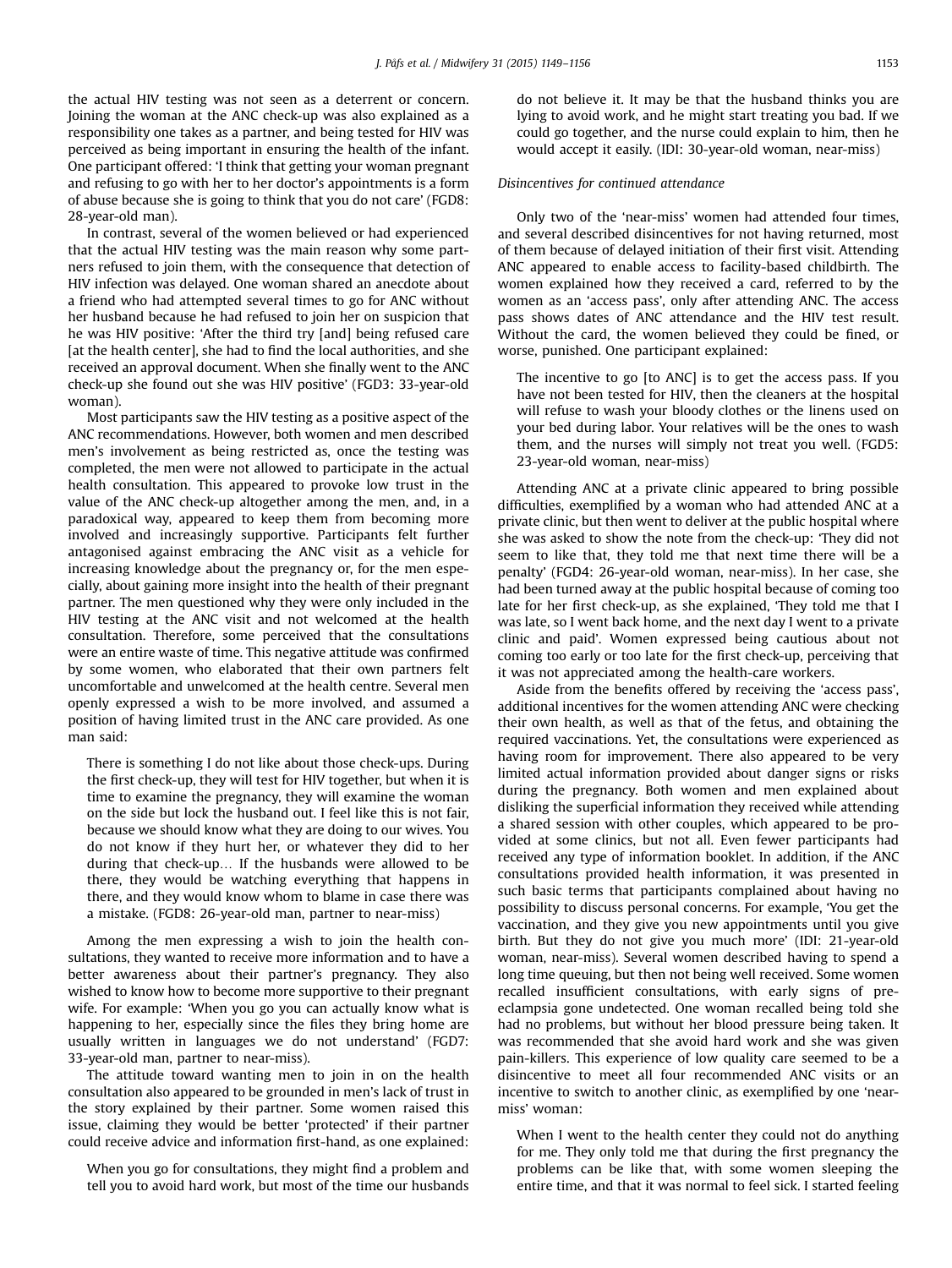discouraged, and not able to trust that the health-care workers could help me. I do not give a credit to health check-ups because they were just treating me as if I was a complainer. (IDI: 23-year-old woman, near-miss)

Although ANC is supposedly provided to women free of charge, the 'near-miss' women described themselves as being burdened by delays resulting from having no insurance card – in many cases because of the lack of a man to accompany them, as described above, or simply because the pregnancy was unintended – as well as having limited financial capabilities or dependency on an unsupportive husband's income. Some participants recalled incurring extra costs for tests that had been conducted during the visits. 'Near-miss' participants believed that insurance was needed prior to the first visit in order to access ANC and they thus delayed attending. For example, one man explained:

I wasn't around and she was already pregnant. I spent two months working outside of Kigali. When I returned, we went to get [the health insurance] but the electrical power was often off during these days, and so they delayed making our membership card. Because of this, we delayed for months before going to the check-up. (IDI: 26-year-old man, partner to near-miss)

## Discussion

We have identified several paradoxical barriers to women and their partners attending ANC, despite Rwanda's well-intended policies. The promotion of male involvement was experienced as a requirement, and created a number of delays to women's careseeking and utilisation of ANC. Thus, if a woman has missed her opportunity to acquire the 'access pass', this may limit her ensured entrance into maternity services. Moreover, the requirement for having the partner accompany the woman on her first visit, but then restricting men's access after that point, denied men the opportunity to invest a continued interest in the pregnant woman's situation. Women perceived the quality of ANC services as suboptimal, and they were aware of how the poor quality of care created missed opportunities for health-care workers to provide preventive measures and appropriate health education. The suboptimal quality of care discouraged our participants from completing the four recommended visits. The potential outcome of these paradoxical barriers suggests several failures in the widespread scale-up of Rwanda's ANC initiative, which aims to ensure safe pregnancy.

The health system would benefit from the creation of a more flexible avenue for women without partners to circumvent these paradoxical and potentially discriminating consequences. Given that the current initiative seems to be regarded as a requirement, the power of decision-making for seeking ANC is given to the men, which, consequently, can act to disempower women. A recent analysis of the DHS data indicated no association between the currently high number of men attending ANC and women's empowerment ([Jennings et al., 2014](#page-6-0)). Nevertheless, Rwanda aims to decrease gender inequities, even if the traditional male role as head of household persists ([Delvaux et al., 2009](#page-6-0); [Slegh and](#page-7-0) [Kimonyo, 2010](#page-7-0)). A dependency on men, especially where there is lack of partner support, poses barriers for women's care-seeking, which is a finding supported in other sub-Saharan studies ([Biratu](#page-6-0) [and Lindstrom, 2007](#page-6-0); [HIarlaithe et al., 2014](#page-6-0)). Additionally, our findings indicate that the current initiative for partner involvement consequently prioritises normative relationships and reinforces the vulnerability of women who become pregnant outside of partnership ([McPhail, 2008](#page-6-0)). The single women in our study who indicated that they had unintended pregnancies had not attended any ANC. The alternative solutions of finding a stand-in partner or obtaining an approval document from the Chief of the neighborhood both serve to increase shame on women. This may be especially true given the stigma surrounding unintended pregnancies outside of partnership ([Atuyambe et al., 2009\)](#page-6-0).

Importantly, our findings identify that the men accompanying the pregnant women to their first ANC visit are not necessarily the father of the baby. This highlights the potentially serious problem that, if single women perceive that they can access care only when accompanied by a stranger, then the original health system incentive is lost. Additionally, while not assessed here, there is considerable economic waste when investing in testing these substitute 'fathers' for HIV. Notably, our male participants showed positive attitudes toward partner testing, which is in line with earlier reports from Rwanda ([Kelley et al., 2011](#page-6-0); [Kayigamba et al.,](#page-6-0) [2014\)](#page-6-0). It may thus be that the 'Going for the Gold' initiative has decreased the fear of HIV testing. However, our participants suggest that men who know or suspect that they are HIV positive are less willing to accompany their partner for testing. Reasons for such reluctance have been identified in the literature as men fearing the revelation of infidelity, and HIV testing posing a threat to men's perceived masculinity ([Matovu et al., 2014](#page-6-0); [Siu et al.,](#page-7-0) [2014\)](#page-7-0). In addition, several of our participants stated job obligations as the main reason why they were unable to attend with their partner for testing. The health system tries to meet this barrier by offering flexible opening hours and giving couples the opportunity to attend ANC appointments on Saturdays ([World Health Organi](#page-7-0)[zation, 2012](#page-7-0); [Hagey et al., 2014\)](#page-6-0). However, it may also be that work obligations can be used as an excuse to cover up the fear of partner testing [\(Katz et al., 2009](#page-6-0)).

The men in our study expressed dissatisfaction about being excluded from ANC care beyond the first visit, which barred them from accessing their partner's consultations at the public health facilities. Generally, ANC is seen as a female domain and it is considered rare for a man to accompany his partner ([Aarnio et al.,](#page-6-0) [2009;](#page-6-0) [Katz et al., 2009;](#page-6-0) [Christianson et al., 2013;](#page-6-0) [Singh et al., 2014\)](#page-7-0). However, the initiative for partner involvement in Rwanda might have triggered an increased interest among these men to take part in the ANC consultations. The advantages to partner involvement in ANC are numerous. These likely go beyond men's increased support, and include their readiness during pregnancy, as well as women's increased adherence to facility-based delivery ([Mullany](#page-7-0) [et al., 2007;](#page-7-0) [Tweheyo et al., 2010;](#page-7-0) [Kakaire et al., 2011](#page-6-0)). Our findings strongly imply that the main incentive for a man to accompany his partner is grounded in distrust of the available care, and to attempt a measure of control that the care provided does not cause harm. This reasoning may have been strengthened by the fact that most of the men in the study had a partner who nearly died due to pregnancy-related complications. We recommend that the health system continues to embrace the encouragement of partner involvement, but to extend it only through obtaining the consent of the pregnant woman. Although these women expressed a willingness for increased male involvement, a recent review point out that women are uncomfortable with their partner being present, especially for HIV testing [\(Ditekemena et al., 2012](#page-6-0)).

Whereas a causative link between some of the women's 'nearmiss' experiences might be made with their own limited ANC attendance, a similar adverse outcome can be anticipated as a result of the suboptimal care provided, according to the women's perceptions. This finding has also been reported for other lowincome settings when signs of complications are left undetected ([Rööst et al., 2010;](#page-7-0) [Tunçalp et al., 2013](#page-7-0)). In addition, missed opportunities for the provision of important health information about pregnancy risks to both the women and their partners were a common problem among our participants. Improved health education and risk awareness are thus emphasised here as being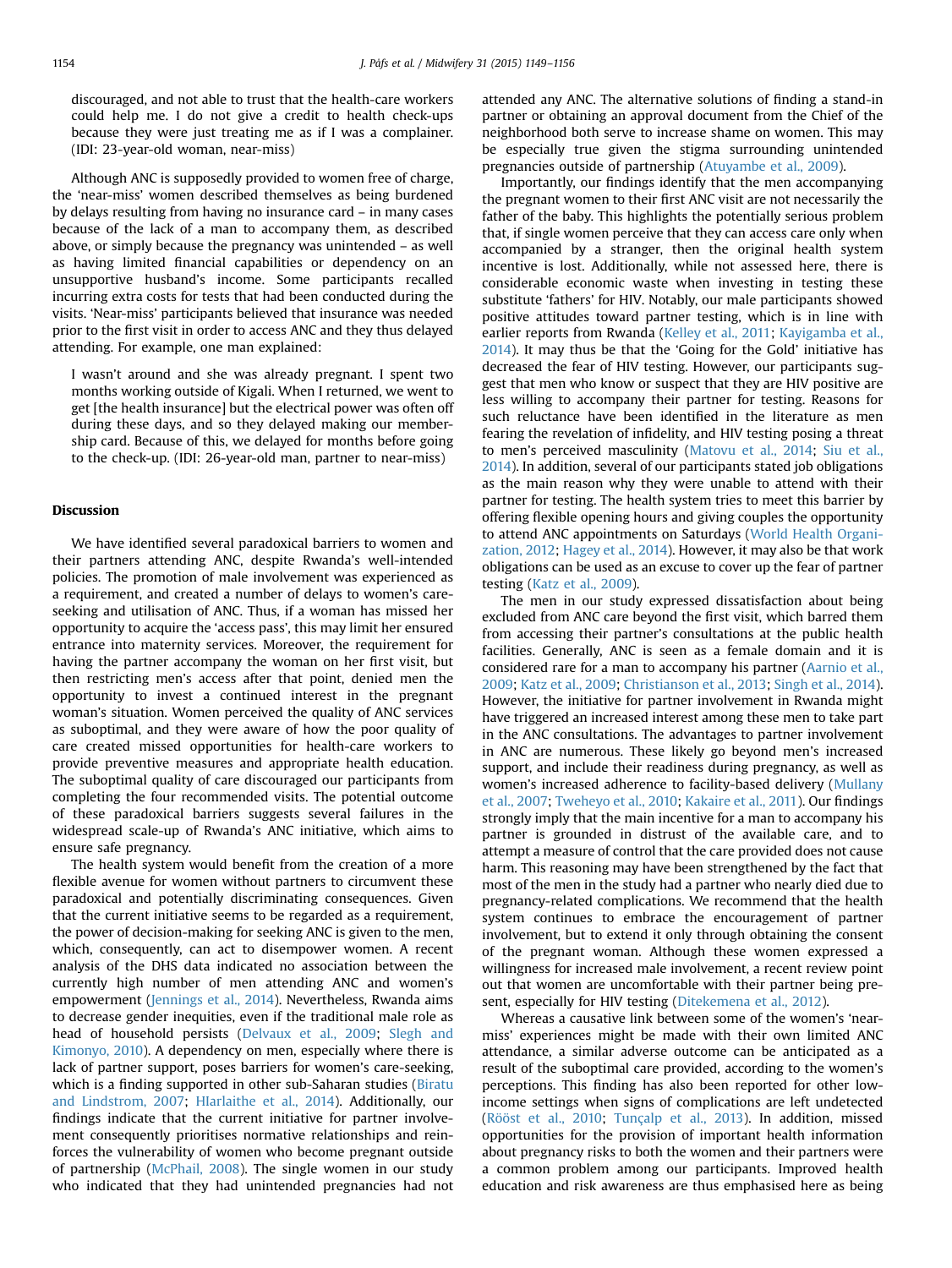<span id="page-6-0"></span>essential for increasing women's timely care-seeking. Similar calls have been made in other sub-Saharan settings, and yet availability of such counselling remains limited ([Pembe et al., 2009;](#page-7-0) Mbalinda et al., 2014). Rwanda has the possibility to overcome women's low completion of the four recommended visits. However, if the care provided does not serve women's needs, they are less likely to continue engaging with it (Finlayson and Downe, 2013).

## Strengths and limitations

An advantage of using mixed focus groups was that both women and men became able to raise their opinions, over which further discussion might segue. In this way, both women and men were given the opportunity to obtain a deeper understanding of each other's gendered perspectives. Similarly, interviewing women and men separately paved the way for sharing matters about which participants were not comfortable raising in a mixed group. These were captured and used as the emergent line of questioning during the focus groups (Lincoln and Guba, 1985) The strategy of the design thereby allowed mixed participants to elaborate their gendered perspectives, even if the concepts were offered individually. A potential limitation was our inadequate probing about HIV testing and the revelation of results. This is suggested for further study.

The men included in this study appeared to be actively involved husbands, or wanted to give the impression of being so. Another recruitment procedure might have been considered to obtain the general voice of men whose partners had not experienced a nearmiss event. It might be that their partner's experience of nearly dying had heavily influenced the attitudes of the men in this study. To maintain a standard of ethics, the specific care provided at any individual health centre is not elaborated here.

The researcher's position as a foreigner is a potential limitation, yet was not experienced as such as it instead appeared to facilitate the interviews, and several participants expressed their gratitude about a 'stranger' coming to hear about their experiences. Participants stated relief that their experiences could then be reported to the health authorities. However, being dependent on a translator created certain limitations, especially at the beginning of the study. For example, there were initial misunderstandings about the translation of 'antenatal care' per se. Throughout the entire study period, transcripts were checked for quality by using a variety of external translators to minimise misinterpretations and errors ([Squires, 2008](#page-7-0)).

#### Conclusions

This study highlights that women who do not have a supportive partner are currently lost in this health system initiative of partner involvement, potentially putting them at higher risk of maternal morbidity. Parallel to this finding, supportive men are turned away from further health consultation, presenting a missed opportunity to embrace their commitment. The recommendation for partner involvement may need to be re-evaluated and afforded increased flexibility. Further, the suboptimal quality of care may lead to missed early signs of complications, and fail to provide appropriate health education. Both are needed to strengthen women's and men's preparedness to act efficiently in case of pregnancy complications.

# Conflicts of interest

The authors declare they have no competing interests.

#### Acknowledgements

We want to thank all the participants and acknowledge the research assistants for their valuable work during data collection. This work was supported by the Swedish International Development Cooperation Agency/SAREC (SWE 2010-060) and the Faculty of Medicine at Uppsala University, Sweden.

# References

- [Aarnio, P., et al., 2009. Male involvement in antenatal HIV counseling and testing:](http://refhub.elsevier.com/S0266-6138(15)00256-9/sbref1) exploring men'[s perceptions in rural Malawi. AIDS Care 21, 1537](http://refhub.elsevier.com/S0266-6138(15)00256-9/sbref1)–1546.
- [Adjiwanou, V., Legrand, T., 2013. Does antenatal care matter in the use of skilled](http://refhub.elsevier.com/S0266-6138(15)00256-9/sbref2) [birth attendance in rural Africa: a multi-country analysis. Soc. Sci. Med. \(86\),](http://refhub.elsevier.com/S0266-6138(15)00256-9/sbref2) [26](http://refhub.elsevier.com/S0266-6138(15)00256-9/sbref2)–[34.](http://refhub.elsevier.com/S0266-6138(15)00256-9/sbref2)
- [Atuyambe, L., et al., 2009. Seeking safety and empathy: adolescent health seeking](http://refhub.elsevier.com/S0266-6138(15)00256-9/sbref3) [behavior during pregnancy and early motherhood in central Uganda. J. Adolesc.](http://refhub.elsevier.com/S0266-6138(15)00256-9/sbref3) [32, 781](http://refhub.elsevier.com/S0266-6138(15)00256-9/sbref3)–796.
- [Basinga, P., et al., 2012. Abortion incidence and postabortion care in Rwanda. Stud.](http://refhub.elsevier.com/S0266-6138(15)00256-9/sbref4) [Fam. Plann. 43, 11](http://refhub.elsevier.com/S0266-6138(15)00256-9/sbref4)–20.
- [Bernard, H.R., 2006. Research Methods in Anthropology: Qualitative and Quanti](http://refhub.elsevier.com/S0266-6138(15)00256-9/sbref5)[tative Approaches. Rowman Altamira.](http://refhub.elsevier.com/S0266-6138(15)00256-9/sbref5)
- [Biratu, B., Lindstrom, D., 2007. The in](http://refhub.elsevier.com/S0266-6138(15)00256-9/sbref6)fluence of husbands' approval on women's use [of prenatal care: results from Yirgalem and Jimma towns, south west Ethiopia.](http://refhub.elsevier.com/S0266-6138(15)00256-9/sbref6) [Ethiop. J. Health Dev. 20, 84](http://refhub.elsevier.com/S0266-6138(15)00256-9/sbref6)–92.
- [Christianson, M., Boman, J., Essén, B., 2013.](http://refhub.elsevier.com/S0266-6138(15)00256-9/sbref7) "Let men into the pregnancy" men's [perceptions about being tested for Chlamydia and HIV during pregnancy.](http://refhub.elsevier.com/S0266-6138(15)00256-9/sbref7) [Midwifery 29, 351](http://refhub.elsevier.com/S0266-6138(15)00256-9/sbref7)–358.
- [Delvaux, T., et al., 2009. Determinants of nonadherence to a single-dose nevirapine](http://refhub.elsevier.com/S0266-6138(15)00256-9/sbref8) [regimen for the prevention of mother-to-child HIV transmission in Rwanda. J.](http://refhub.elsevier.com/S0266-6138(15)00256-9/sbref8) [Acquir. Immune De](http://refhub.elsevier.com/S0266-6138(15)00256-9/sbref8)fic. Syndr. 50, 223–230.
- [Ditekemena, J., et al., 2012. Determinants of male involvement in maternal and](http://refhub.elsevier.com/S0266-6138(15)00256-9/sbref9) [child health services in sub-Saharan Africa: a review. Reprod. Health 9, 32.](http://refhub.elsevier.com/S0266-6138(15)00256-9/sbref9)
- [Fagbamigbe, A.F., Idemudia, E.S., 2015. Barriers to antenatal care use in Nigeria:](http://refhub.elsevier.com/S0266-6138(15)00256-9/sbref10) [evidences from non-users and implications for maternal health programming.](http://refhub.elsevier.com/S0266-6138(15)00256-9/sbref10) [BMC Pregnancy Childbirth 15, 4](http://refhub.elsevier.com/S0266-6138(15)00256-9/sbref10)–13.
- [Finlayson, K., Downe, S., 2013. Why do women not use antenatal services in low](http://refhub.elsevier.com/S0266-6138(15)00256-9/sbref11)[and middle-income countries? A meta-synthesis of qualitative studies. PLoS](http://refhub.elsevier.com/S0266-6138(15)00256-9/sbref11) [Med. 10, e1001373.](http://refhub.elsevier.com/S0266-6138(15)00256-9/sbref11)
- [Hagey, J., Rulisa, S., Pérez-Escamilla, R., 2014. Barriers and solutions for timely](http://refhub.elsevier.com/S0266-6138(15)00256-9/sbref12) [initiation of antenatal care in Kigali, Rwanda: health facility professionals](http://refhub.elsevier.com/S0266-6138(15)00256-9/sbref12)' [perspective. Midwifery 30, 96](http://refhub.elsevier.com/S0266-6138(15)00256-9/sbref12)–102.
- [HIarlaithe, M.O., et al., 2014. Economic and social factors are some of the most](http://refhub.elsevier.com/S0266-6138(15)00256-9/sbref13) [common barriers preventing women from accessing maternal and newborn](http://refhub.elsevier.com/S0266-6138(15)00256-9/sbref13) [child health \(MNCH\) and prevention of mother-to-child transmission \(PMTCT\)](http://refhub.elsevier.com/S0266-6138(15)00256-9/sbref13) [services: a literature review. AIDS Behav. 18, 516](http://refhub.elsevier.com/S0266-6138(15)00256-9/sbref13)–530.
- Jennings, L., et al., 2014. Women'[s empowerment and male involvement in](http://refhub.elsevier.com/S0266-6138(15)00256-9/sbref14) [antenatal care: analyses of Demographic and Health Surveys \(DHS\) in selected](http://refhub.elsevier.com/S0266-6138(15)00256-9/sbref14) [African countries. BMC Pregnancy Childbirth 14, 297.](http://refhub.elsevier.com/S0266-6138(15)00256-9/sbref14)
- [Kakaire, O., Kaye, D.K., Osinde, M.O., 2011. Male involvement in birth preparedness](http://refhub.elsevier.com/S0266-6138(15)00256-9/sbref15) [and complication readiness for emergency obstetric referrals in rural Uganda.](http://refhub.elsevier.com/S0266-6138(15)00256-9/sbref15) [Reproduct. Health 8, 12.](http://refhub.elsevier.com/S0266-6138(15)00256-9/sbref15)
- [Katz, D. a, et al., 2009. Male perspectives on incorporating men into antenatal HIV](http://refhub.elsevier.com/S0266-6138(15)00256-9/sbref16) [counseling and testing. PloS One 4, e7602.](http://refhub.elsevier.com/S0266-6138(15)00256-9/sbref16)
- [Kayigamba, F.R., et al., 2014. Provider-initiated HIV testing and counselling in](http://refhub.elsevier.com/S0266-6138(15)00256-9/sbref17) [Rwanda: acceptability among clinic attendees and workers, reasons for testing](http://refhub.elsevier.com/S0266-6138(15)00256-9/sbref17) [and predictors of testing. PloS One 9, e95459.](http://refhub.elsevier.com/S0266-6138(15)00256-9/sbref17)
- [Kelley, A.L., et al., 2011. Knowledge and perceptions of couples](http://refhub.elsevier.com/S0266-6138(15)00256-9/sbref18)' voluntary coun[seling and testing in urban Rwanda and Zambia: a cross-sectional household](http://refhub.elsevier.com/S0266-6138(15)00256-9/sbref18) [survey. PloS One 6, e19573.](http://refhub.elsevier.com/S0266-6138(15)00256-9/sbref18)
- [Lincoln, Y.S., Guba, E.G., 1985. Naturalistic Inquiry. Beverly Hills, CA: Sage.](http://refhub.elsevier.com/S0266-6138(15)00256-9/sbref19)
- [Logie, D.E., Rowson, M., Ndagije, F., 2008. Innovations in Rwanda](http://refhub.elsevier.com/S0266-6138(15)00256-9/sbref20)'s health system: [looking to the future. Lancet 372, 256](http://refhub.elsevier.com/S0266-6138(15)00256-9/sbref20)–261.
- [Magoma, M., et al., 2010. High ANC coverage and low skilled attendance in a rural](http://refhub.elsevier.com/S0266-6138(15)00256-9/sbref21) [Tanzanian district: a case for implementing a birth plan intervention. BMC](http://refhub.elsevier.com/S0266-6138(15)00256-9/sbref21) [Pregnancy Childbirth 10, 13.](http://refhub.elsevier.com/S0266-6138(15)00256-9/sbref21)
- [Manzi, A., et al., 2014. Assessing predictors of delayed antenatal care visits in](http://refhub.elsevier.com/S0266-6138(15)00256-9/sbref22) [Rwanda: a secondary analysis of Rwanda demographic and health survey 2010.](http://refhub.elsevier.com/S0266-6138(15)00256-9/sbref22) [BMC Pregnancy Childbirth 14, 290.](http://refhub.elsevier.com/S0266-6138(15)00256-9/sbref22)
- Matovu, J.K., et al., 2014. "[Men are always scared to test with their partners](http://refhub.elsevier.com/S0266-6138(15)00256-9/sbref23) .. like taking them to the Police"[: motivations for and barriers to couples](http://refhub.elsevier.com/S0266-6138(15)00256-9/sbref23)' HIV [counselling and testing in Rakai, Uganda: a qualitative study. J. Int. AIDS Soc. 17,](http://refhub.elsevier.com/S0266-6138(15)00256-9/sbref23) [1](http://refhub.elsevier.com/S0266-6138(15)00256-9/sbref23)–[11.](http://refhub.elsevier.com/S0266-6138(15)00256-9/sbref23)
- [Mbalinda, S.N., et al., 2014. Does knowledge of danger signs of pregnancy predict](http://refhub.elsevier.com/S0266-6138(15)00256-9/sbref24) [birth preparedness? A critique of the evidence from women admitted with](http://refhub.elsevier.com/S0266-6138(15)00256-9/sbref24) [pregnancy complications. Health Res. Policy Syst./BioMed Central 12, 60.](http://refhub.elsevier.com/S0266-6138(15)00256-9/sbref24)
- [McPhail, B.A., 2008. A feminist policy analysis framework: through a gendered lens.](http://refhub.elsevier.com/S0266-6138(15)00256-9/sbref25) [Soc. Policy J. 2, 39](http://refhub.elsevier.com/S0266-6138(15)00256-9/sbref25)–61.
- [Mrisho, M., et al., 2009. The use of antenatal and postnatal care: perspectives and](http://refhub.elsevier.com/S0266-6138(15)00256-9/sbref26) [experiences of women and health care providers in rural southern Tanzania.](http://refhub.elsevier.com/S0266-6138(15)00256-9/sbref26) [BMC Pregnancy Childbirth 9, 10.](http://refhub.elsevier.com/S0266-6138(15)00256-9/sbref26)